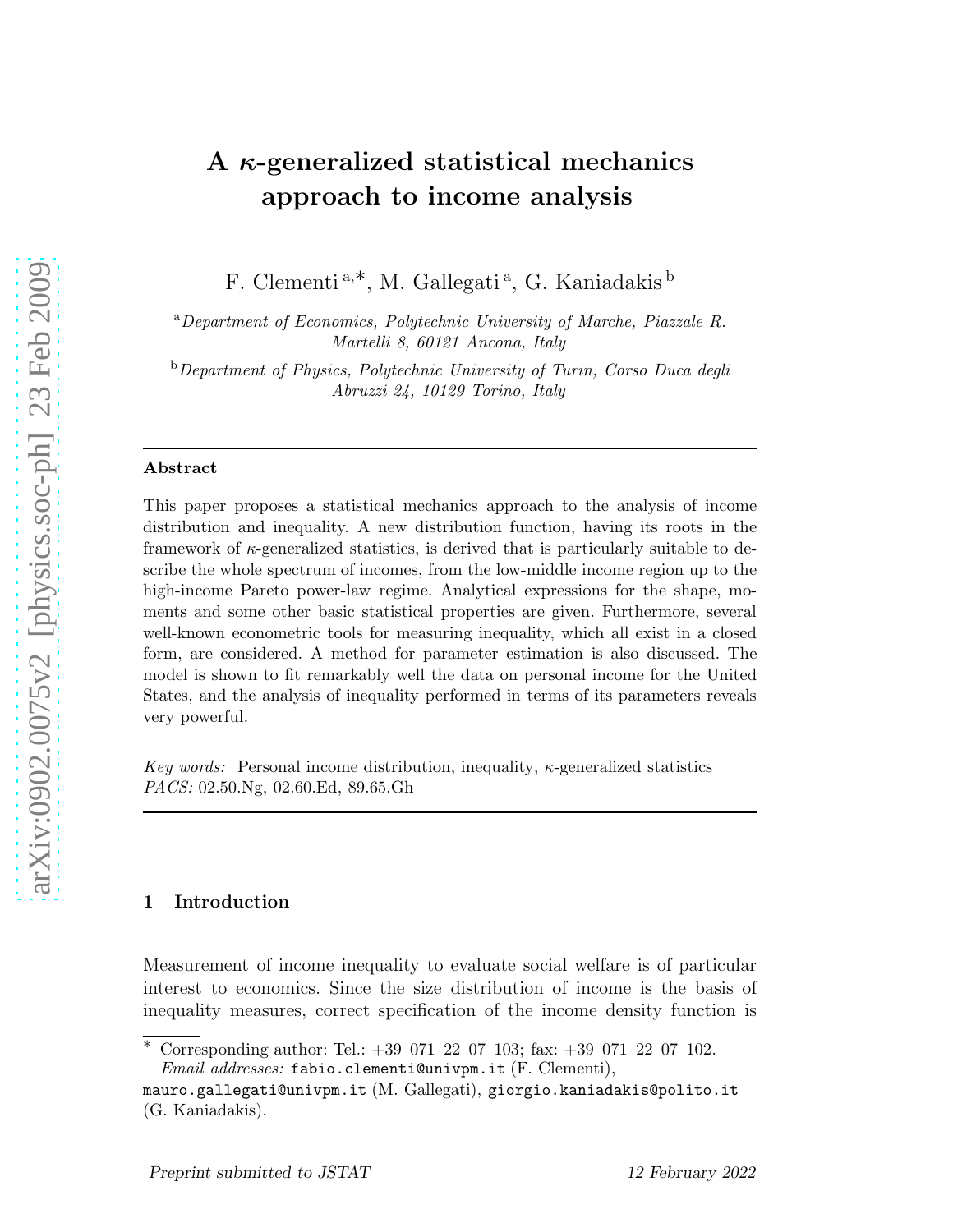of great importance. The study of the income size distribution has a long history. Pareto [\[1\]](#page-13-0) apparently was responsible for the first attempt at defining a general "law" that tried to explain the regularities of observed distributions. Let  $P_{\geq}(x)$  be the percentage of individuals with incomes greater than or equal to x. Then, the (strong) Pareto law asserts that

$$
P_{\geq}(x) = \begin{cases} (x/x_0)^{-\alpha} & \text{when } x_0 \leq x < \infty \\ 1 & \text{when } x < x_0 \end{cases},
$$
 (1)

for some  $x_0, \alpha > 0$  and the support of  $P_>(x)$  is  $[x_0, +\infty)$ .

Available empirical work leaves little doubt that Pareto law, as it stands, does not account satisfactorily for a wide range of incomes. Subsequently, the use of other density functions to model the income distribution, such as the lognormal [\[2\]](#page-13-1) or gamma [\[3\]](#page-13-2), has been advocated. However, rapidly accruing evidence showed that the lognormal and gamma distributions fit the data relatively well in the middle range of income but tend to exaggerate the skewness and perform poorly in the upper end [\[4\]](#page-13-3). Furthermore, if one's attention is restricted to the upper tail of the distributions, the evidence does not contradict the (strong) Pareto law, provided that the chosen  $x_0$  is large enough. This suggests that observed distributions obey a weak version of the Pareto law [\[5\]](#page-13-4), *i.e.* 

<span id="page-1-0"></span>
$$
\lim_{x \to \infty} \frac{P_{\ge}(x)}{\left(x/x_0\right)^{-\alpha}} = 1\tag{2}
$$

for  $P_{\geq}(x)$  with support  $[a, +\infty)$  and  $a \geq 0$ , and some well-known density functions that have been proposed and implemented in the literature asymptotically approach (rather than coincide with) the Pareto distribution. Among these, the Singh-Maddala [\[6\]](#page-13-5) and Dagum [\[7\]](#page-13-6) distributions have shown them to be a good compromise between parsimony and goodness-of-fit in many instances.

Distributions exhibiting Pareto fat tails have been observed experimentally also in physical statistical systems. Since they differs from the ordinary exponential distributions, this fact needs a theoretical explanation. In the last few decades several physical mechanisms have been considered in order to justify the non-exponential equilibrium distributions. For instance, deviations from the exponential distribution can be originated by quantum effects [\[8\]](#page-13-7) or by anomalous diffusion which introduces nonlinearities in the particle kinetics both in the Fokker-Planck [\[9\]](#page-13-8) and in the Boltzmann picture [\[10\]](#page-13-9) of the system.

In physics, the deviation of the distribution function from the exponential distribution, i.e. the power-law tails, presents at high energies. Then the relativistic origin of this effect appears as the more natural. Recently, a statistical distribution based on the following one-parameter deformation of the expo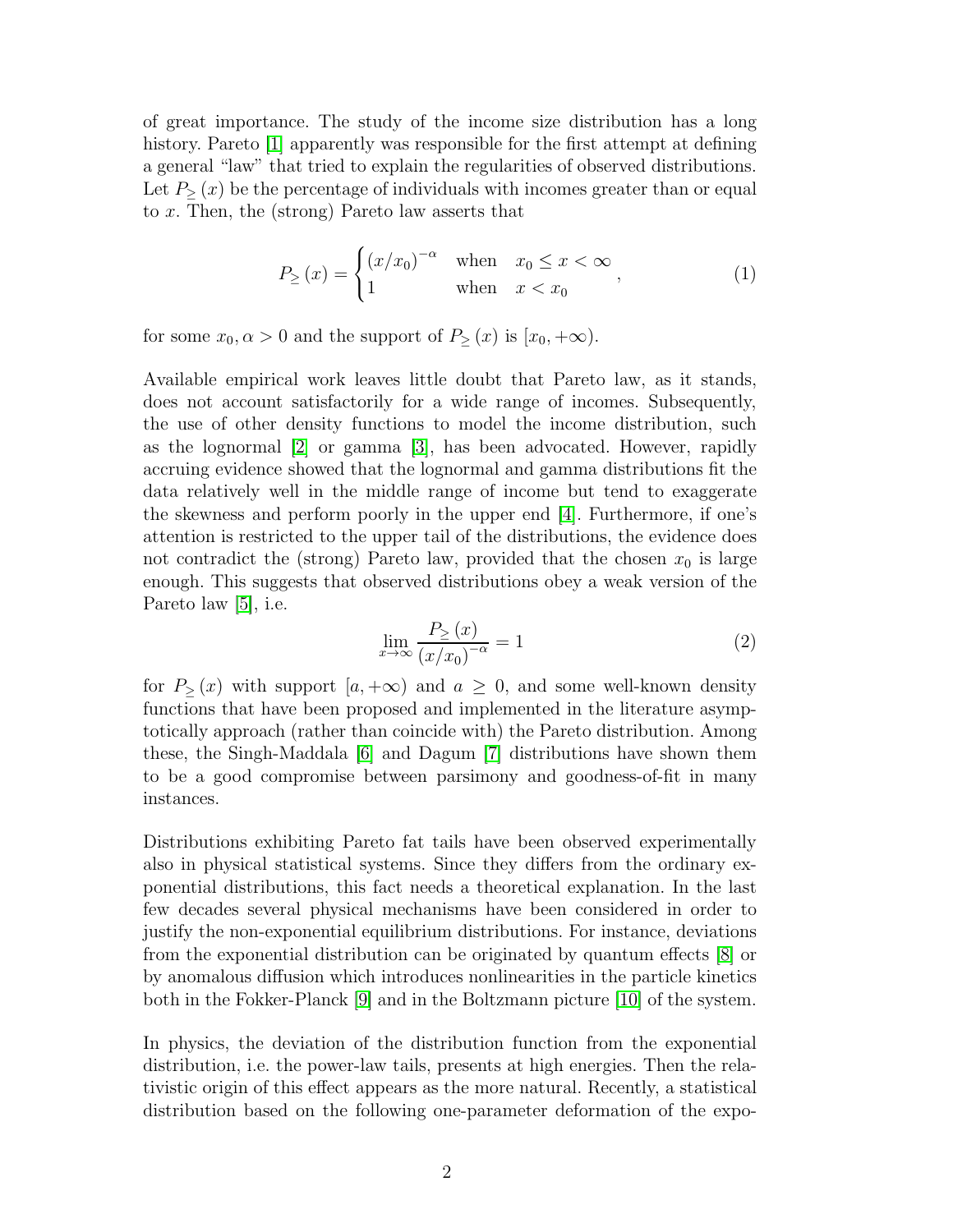nential function

$$
\exp_{\kappa}(x) = \left(\sqrt{1 + \kappa^2 x^2} + \kappa x\right)^{1/\kappa},\tag{3}
$$

with  $x \in \mathbf{R}$  and  $\kappa \in [0, 1)$ , has been proposed by one the authors [\[11\]](#page-14-0). The  $\kappa$ -exponential can be inverted easily and the  $\kappa$ -logarithm is defined by

$$
\ln_{\kappa}(x) = \frac{x^{\kappa} - x^{-\kappa}}{2\kappa},\tag{4}
$$

with  $x > 0$  and  $\kappa \in [0, 1)$ .

The mechanism generating the latter deformation is originated by the microscopic Einstein relativistic dynamics [\[12\]](#page-14-1) and for the deformation parameter it results  $\kappa \propto 1/c$ , being c the light speed. The value of  $\kappa \neq 0$  is due to the finite value of the light speed and the deformation is originated ultimately by the Lorentz transformations.

In order to better explain how the special relativity conditioned the form of the  $\kappa$ -exponential function we recall that the relativistic momenta x and y of two identical particles  $A$  and  $B$  which move in the same direction, if observed in the rest frame of the particle B becomes  $x' = x \oplus (-y)$  and  $y' = 0$  respectively. The relativistic composition law  $\stackrel{\kappa}{\oplus}$  for the dimensionless momenta, according to the Lorentz transformations, is a generalized sum defined through

<span id="page-2-0"></span>
$$
x \stackrel{\kappa}{\oplus} y = x\sqrt{1 + \kappa^2 y^2} + y\sqrt{1 + \kappa^2 x^2}.
$$
 (5)

The  $\kappa$ -exponential satisfies the functional equation

$$
\exp_{\kappa}\left(x\stackrel{\kappa}{\oplus}y\right)=\exp_{\kappa}\left(x\right)\exp_{\kappa}\left(y\right),\tag{6}
$$

which, in the classical limit  $\kappa \to 0$ , where  $\exp_{\kappa}(x) \to \exp(x)$  and  $x \oplus y \to$  $x + y$ , reduces to the classical equation  $exp(x + y) = exp(x) exp(y)$  of the ordinary exponential function.

The relativistic sum defined in Equation [\(5\)](#page-2-0) induces a relativistic generalized mathematics where all the mathematical operators and functions emerge properly deformed. For instance the ordinary derivative operator transforms into the  $\kappa$ -derivative given by

$$
\frac{\mathrm{d}}{\mathrm{d}_{\kappa}x} = \sqrt{1 + \kappa^2 x^2} \frac{\mathrm{d}}{\mathrm{d}x}.\tag{7}
$$

Within this theoretical framework the  $\kappa$ -exponential emerges as the relativistic generalization of the ordinary exponential. In particular it holds the relationship

$$
\frac{\mathrm{d}}{\mathrm{d}_{\kappa}x}\exp_{\kappa}\left(x\right)=\exp_{\kappa}\left(x\right),\tag{8}
$$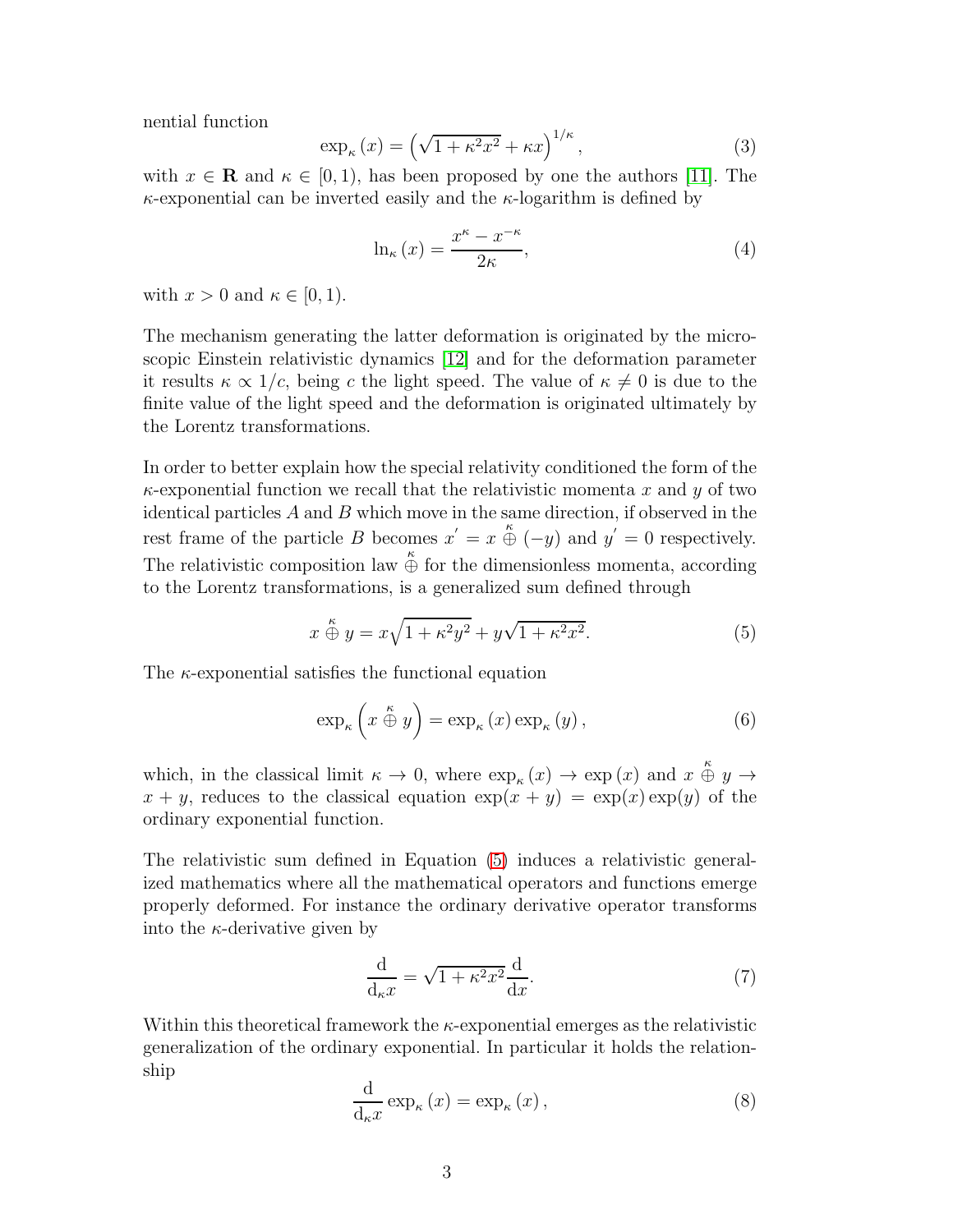which is the relativistic generalization of the classical equation  $(d/dx)$  exp  $(x)$  =  $\exp(x)$  involving the ordinary derivative and exponential.

The ordinary exponential function  $exp(x)$  emerges both at low energies, being

<span id="page-3-0"></span>
$$
\exp_{\kappa}(x) \underset{x \to 0}{\sim} \exp(x), \tag{9}
$$

as well as when the deformation parameter  $\kappa$  approaches zero, i.e.  $\lim_{\kappa \to 0} \exp_{\kappa}(x) = \exp(x)$ . On the contrary, for high values of x the function  $\exp_{\kappa}(x)$  presents power-law tails

<span id="page-3-1"></span>
$$
\exp_{\kappa}(x) \sum_{x \to \pm \infty} \left| 2\kappa x \right|^{\pm 1/|\kappa|}.
$$
 (10)

The statistical mechanics based on  $\exp_{\kappa}(x)$  preserves the Legendre structures of the ordinary statistical mechanics and the underlying entropy is stable [\[13\]](#page-14-2). The relevant statistical distribution at low energies is just the Boltzmann distribution according to Equation [\(9\)](#page-3-0), while at high energies presents presents power-law tails according to Equation [\(10\)](#page-3-1).

The particularly interesting mathematical properties of the  $\kappa$ -exponential permit us to see this function as a very flexible mathematical tool in order to study efficiently also non-physical systems. Indeed, in the literature this function have been used extensively in several fields beyond the relativity, e.g. in dynamical systems at the edge of chaos, in fractal systems, in game theory, in error theory, in economics and so on.

On the other hand, it is well known that the Einstein relativity has the same basis of the Galilei relativity of classical physics, except for the presence of an extra Einstein principle, asserting that the information propagates with a finite speed ( $\kappa \neq 0$ ) and not instantaneously ( $\kappa = 0$ ) as professed in classical physics. This so natural relativistic principle relegates the ordinary exponential at the status of an abstract and nonphysical function and legitimates the use of the function  $\kappa$ -exponential in the analysis of real systems.

In this paper we exploit the deformed exponential function as a functional relationship that is more flexible than the standard one to build statistical models by adapting it to the context of income size distribution. Using such a deformed exponential function is attractive because it allows one to statistically describe the whole spectrum of the size distribution of incomes, ranging from the low region to the middle region, and up to the Pareto tail. The  $\kappa$ deformed statistical model leads to a more general formulation that contains both Pareto and stretched exponential distributions as limiting cases.

The rest of the paper is organized as follows. In Section [2,](#page-4-0) we examine the theoretical properties of what we refer to as the  $\kappa$ -generalized distribution and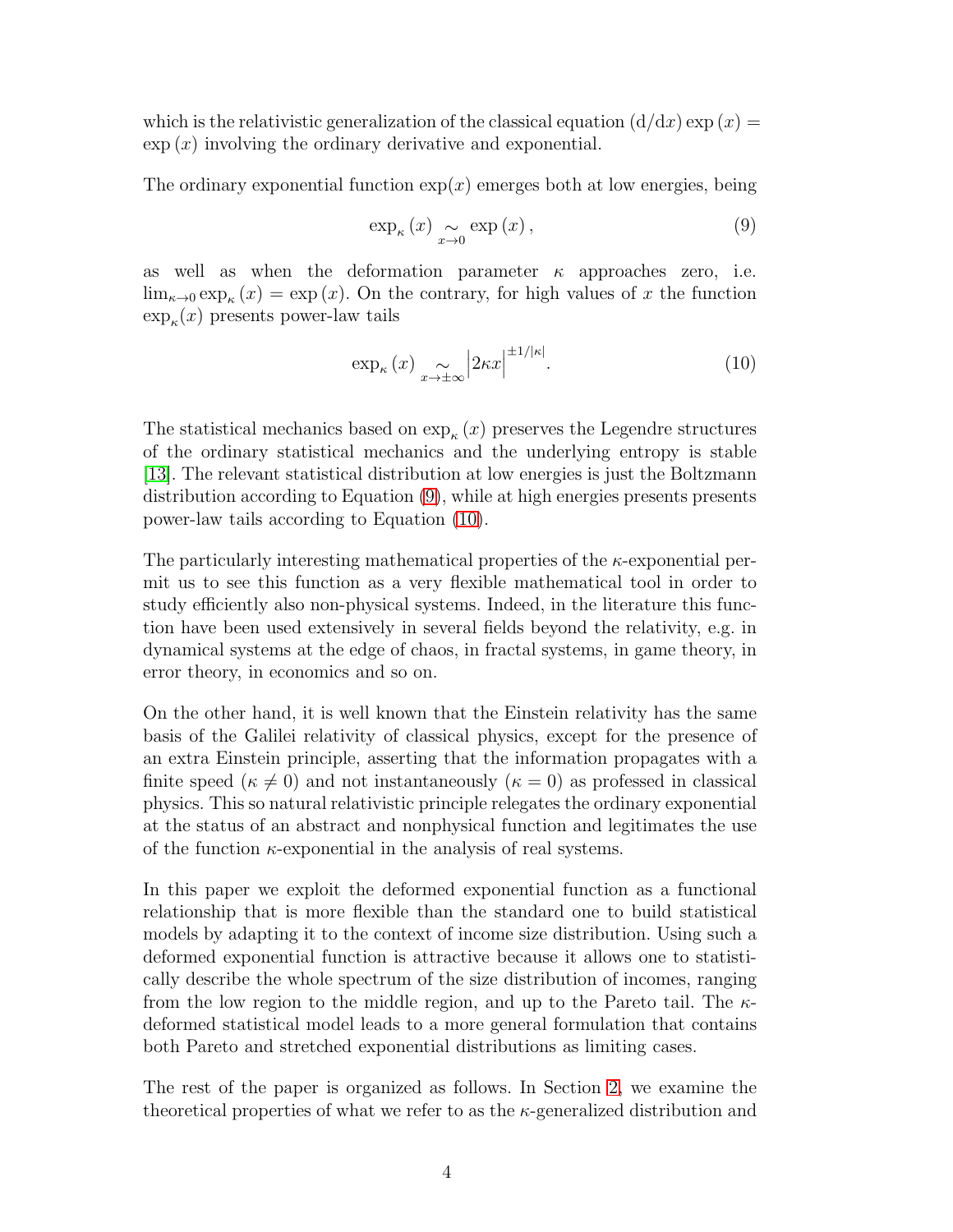show how it is able to account for some basic stylized facts of personal income data, such as the weak Pareto law and possessing at least one interior mode. In Section [3,](#page-10-0) in order to test the performance of the proposed distribution, we provide an empirical application to the U.S. personal income data. The paper is concluded in Section [4.](#page-12-0)

# <span id="page-4-0"></span>2 The  $\kappa$ -generalized statistical distribution

In view of their importance for the proposed statistical model, in the following we firstly recall some basic mathematical properties of the  $\kappa$ -deformed exponential and logarithm functions. Then we give formulas for the shape, moments and standard tools for inequality measurement. These include, among others, the ubiquitous Lorenz curve and the associated Gini measure of income inequality. In addition, we also discuss a method for parameter estimation.

#### 2.1 The κ-deformed exponential and logarithm functions

The power-law asymptotic behavior of  $\exp_{\kappa}(x)$  as given by Equation [\(10\)](#page-3-1) reappears also in the function  $\ln_{\kappa}(x)$ , namely

$$
\ln_{\kappa}(x) \underset{x \to 0^{+}}{\sim} -\frac{1}{2|\kappa|} x^{-|\kappa|}
$$
 (11a)

and

$$
\ln_{\kappa}(x) \sum_{x \to +\infty} \frac{1}{2|\kappa|} x^{|\kappa|}.\tag{11b}
$$

Like the ordinary functions, also the deformed ones have the properties

$$
\exp_{\kappa}(x)\exp_{\kappa}(-x) = 1,\tag{12a}
$$

$$
\ln_{\kappa}(1/x) = -\ln_{\kappa}(x) \tag{12b}
$$

and

$$
\left[\exp_{\kappa}(x)\right]^{r} = \exp_{\kappa/r}(rx),\tag{13a}
$$

$$
\ln_{\kappa} (x^r) = r \ln_{r\kappa} (x). \tag{13b}
$$

The Taylor expansions of the functions  $\exp_{\kappa}(x)$  and  $\ln_{\kappa}(x)$  are given by

$$
\exp_{\kappa}(x) = 1 + x + \frac{x^2}{2} + \left(1 - \kappa^2\right)\frac{x^3}{3!} + \dots
$$
 (14a)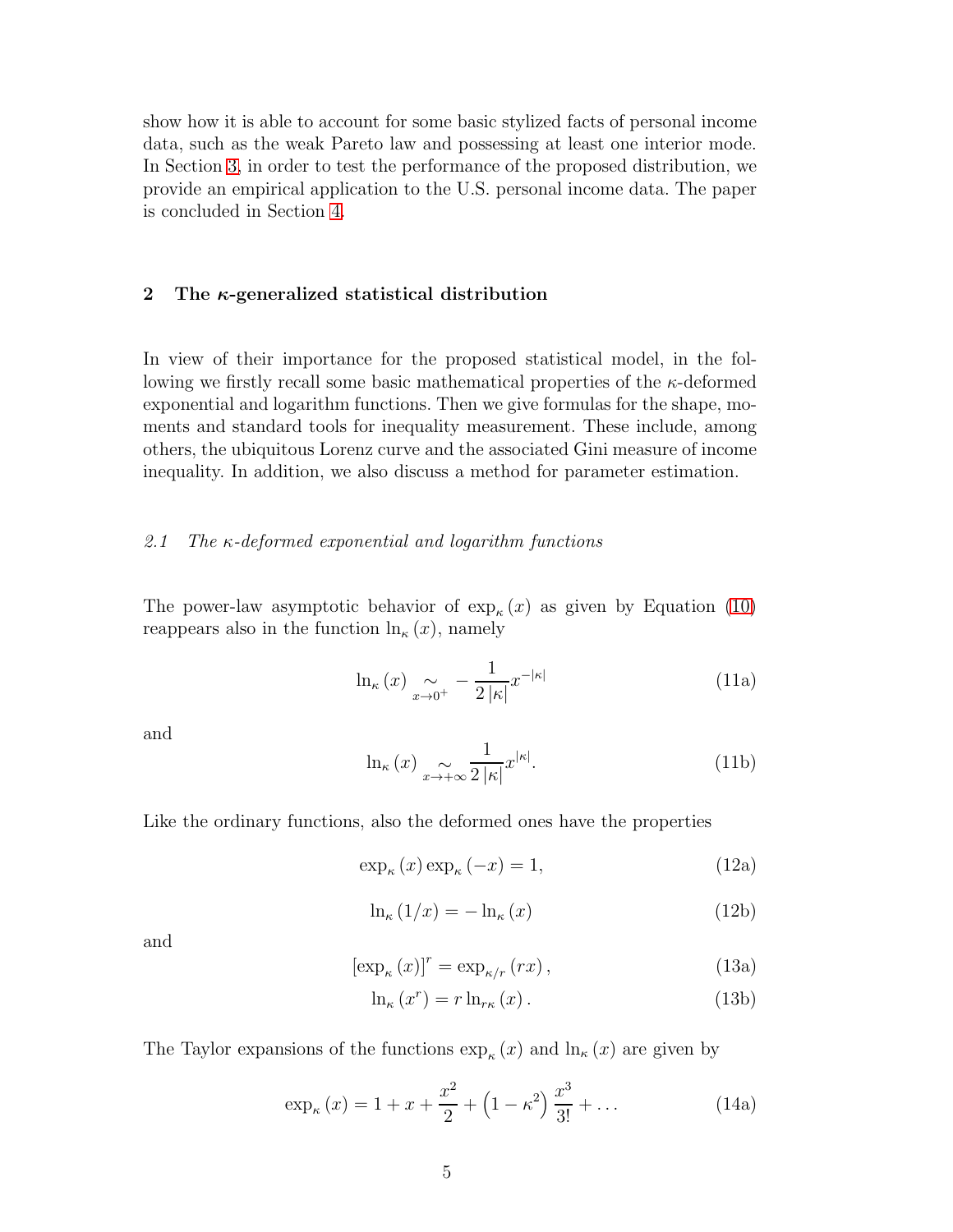and

$$
\ln_{\kappa}(1+x) = x - \frac{x^2}{2} + \left(1 + \frac{\kappa^2}{2}\right)\frac{x^3}{3} - \dots,
$$
\n(14b)

respectively, and hold for  $x \to 0$ .

#### 2.2 The distribution and its properties

In the last few years the  $\kappa$ -exponential function was adopted successfully to analyze also non-physical systems, including economic systems. In particular, the  $\kappa$ -deformation has been employed in order to propose the so-called Kdeformed multinomial logit model to study differentiated product markets [\[14\]](#page-14-3) and to model the personal income distribution [\[15\]](#page-14-4). In this latter application the distribution function was defined through

<span id="page-5-4"></span>
$$
P_{\geq}(x) = \exp_{\kappa}(-\beta x^{\alpha}), \qquad (15)
$$

where  $x \in \mathbf{R}$ ,  $\alpha, \beta > 0$  and  $\kappa \in [0, 1)$ . The income variable x is defined as  $x = z/\langle z \rangle$ , being z the absolute personal income and  $\langle z \rangle$  its mean value. The corresponding density reads

<span id="page-5-3"></span>
$$
p(x) = \frac{\alpha \beta x^{\alpha - 1} \exp_{\kappa}(-\beta x^{\alpha})}{\sqrt{1 + \kappa^2 \beta^2 x^{2\alpha}}},
$$
\n(16)

while the quantile function is available in the following closed form

<span id="page-5-2"></span>
$$
x(u) = \beta^{-1/\alpha} \left[ -\ln_{\kappa} (1-u) \right]^{1/\alpha},\tag{17}
$$

with  $u = P_{\leq}(x) = 1 - P_{\geq}(x)$  and  $0 \leq u \leq 1$ .

As  $\kappa \to 0$  this model tends to the stretched exponential distribution; it can be easily verified that

<span id="page-5-0"></span>
$$
\lim_{\kappa \to 0} P_{\geq}(x) = \exp(-\beta x^{\alpha})
$$
\n(18a)

and

<span id="page-5-1"></span>
$$
\lim_{\kappa \to 0} p(x) = \alpha \beta x^{\alpha - 1} \exp(-\beta x^{\alpha}).
$$
\n(18b)

For low incomes  $(x \to 0)$  the distribution behaves similarly to the stretched exponential Equation [\(18a\)](#page-5-0) and Equation [\(18b\)](#page-5-1), while at high incomes it approaches a Pareto distribution with scale  $(2\beta\kappa)^{-1/\alpha}$  and shape  $\alpha/\kappa$ , i.e.

$$
P_{\geq}(x) \underset{x \to +\infty}{\sim} (2\beta \kappa)^{-1/\kappa} x^{-\alpha/\kappa} \tag{19a}
$$

and

$$
p(x) \underset{x \to +\infty}{\sim} \frac{\alpha}{\kappa} \left(2\beta\kappa\right)^{-1/\kappa} x^{-\left(\frac{\alpha}{\kappa}+1\right)},\tag{19b}
$$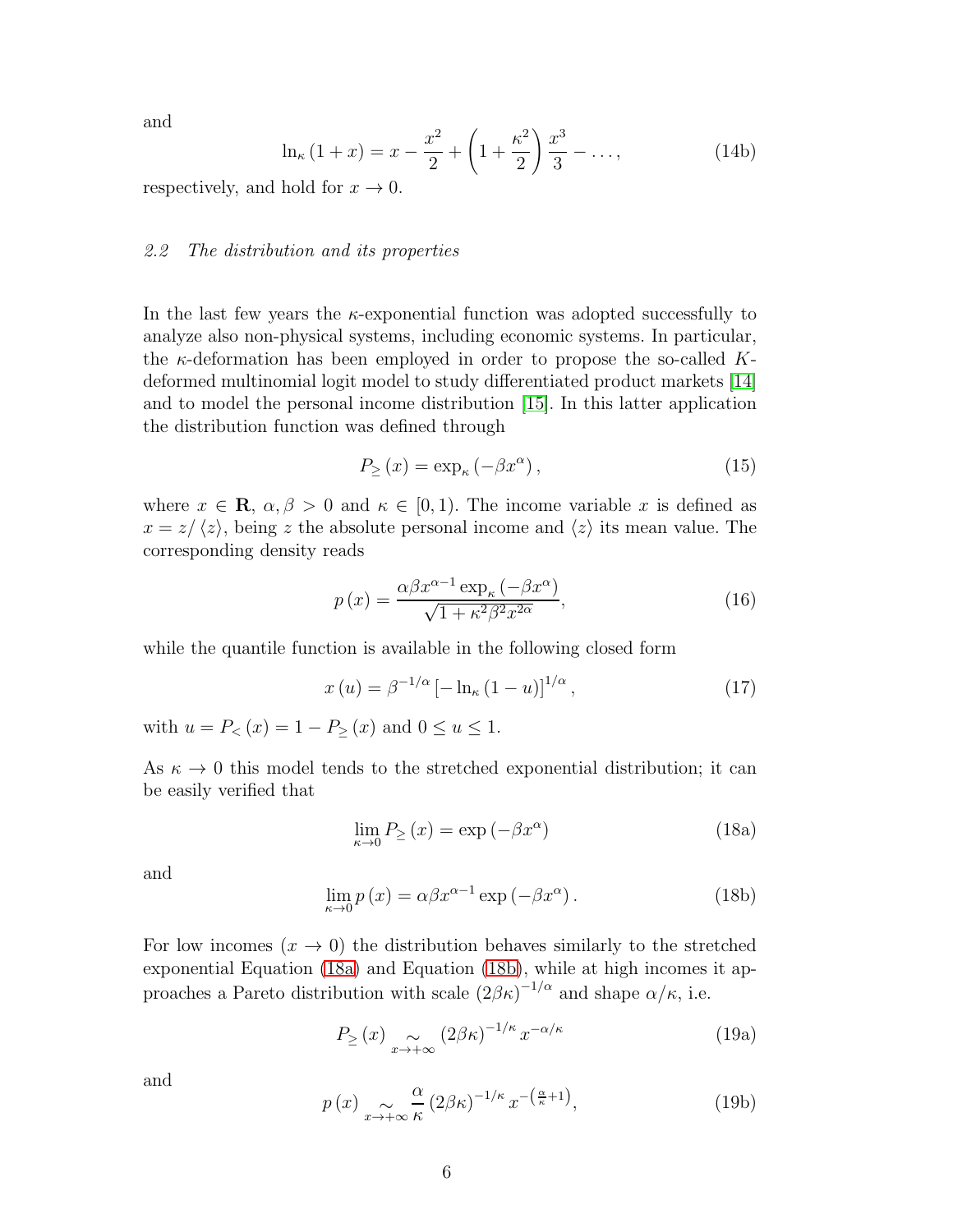thus satisfying the weak Pareto law [\[16\]](#page-14-5)

$$
\lim_{x \to \infty} \frac{xp(x)}{P_{\geq}(x)} = \frac{\alpha}{\kappa},\tag{20}
$$

which is a rephrased version of Equation [\(2\)](#page-1-0).

From Equation [\(17\)](#page-5-2) we easily determine that the median of the distribution is

$$
x_{\text{med}} = \beta^{-1/\alpha} \left[ \ln_{\kappa} (2) \right]^{\frac{1}{\alpha}}.
$$
 (21)

The mode is at

$$
x_{\text{mode}} = \beta^{-1/\alpha} \left\{ \left[ \frac{\alpha^2 + 2\kappa^2 (\alpha - 1)}{2\kappa^2 (\alpha^2 - \kappa^2)} \right] \cdot \left( \sqrt{1 + \frac{4\kappa^2 (\alpha^2 - \kappa^2) (\alpha - 1)^2}{\left[ \alpha^2 + 2\kappa^2 (\alpha - 1) \right]^2}} - 1 \right) \right\}^{\frac{1}{2\alpha}}
$$
(22)

if  $\alpha > 1$ ; otherwise, the distribution is zero-modal with a pole at the origin.

## 2.3 Moments and other basic properties

The moment about zero of order  $r - 1$  of  $\exp_{\kappa}(-\beta x^{\alpha})$ , with  $0 < r < 1/\kappa$ , can be obtained in closed form and is given by

$$
\int_{0}^{\infty} x^{r-1} P_{\geq}(x) dx = \frac{1}{\alpha} \frac{(2\beta \kappa)^{-\frac{r}{\alpha}}}{1 + \frac{r}{\alpha} \kappa} \frac{\Gamma\left(\frac{1}{2\kappa} - \frac{r}{2\alpha}\right)}{\Gamma\left(\frac{1}{2\kappa} + \frac{r}{2\alpha}\right)} \Gamma\left(\frac{r}{\alpha}\right),\tag{23}
$$

where  $\Gamma(\cdot)$  denotes the gamma function. Therefore, the moment of or-der r expressed in terms of the density function Equation [\(16\)](#page-5-3), i.e.  $\mu'_{r}$  =  $r \int_0^\infty x^{r-1} P_{\geq}(x) dx = \int_0^\infty x^r p(x) dx$ , equals

$$
\mu'_{r} = \frac{r}{\alpha} \frac{\left(2\beta\kappa\right)^{-\frac{r}{\alpha}}}{1+\frac{r}{\alpha}\kappa} \frac{\Gamma\left(\frac{1}{2\kappa} - \frac{r}{2\alpha}\right)}{\Gamma\left(\frac{1}{2\kappa} + \frac{r}{2\alpha}\right)} \Gamma\left(\frac{r}{\alpha}\right). \tag{24}
$$

Specifically,  $\mu'_1 = m$  is the mean of the distribution and the variance,  $\sigma^2 =$  $\mu_2^{\prime} - m^2$ , is defined as

$$
\sigma^2 = (2\beta\kappa)^{-\frac{2}{\alpha}} \left\{ \frac{\Gamma\left(1+\frac{2}{\alpha}\right)}{1+2\frac{\kappa}{\alpha}} \frac{\Gamma\left(\frac{1}{2\kappa}-\frac{1}{\alpha}\right)}{\Gamma\left(\frac{1}{2\kappa}+\frac{1}{\alpha}\right)} - \left[\frac{\Gamma\left(1+\frac{1}{\alpha}\right)}{1+\frac{\kappa}{\alpha}} \frac{\Gamma\left(\frac{1}{2\kappa}-\frac{1}{2\alpha}\right)}{\Gamma\left(\frac{1}{2\kappa}+\frac{1}{2\alpha}\right)}\right]^2 \right\}.
$$
 (25)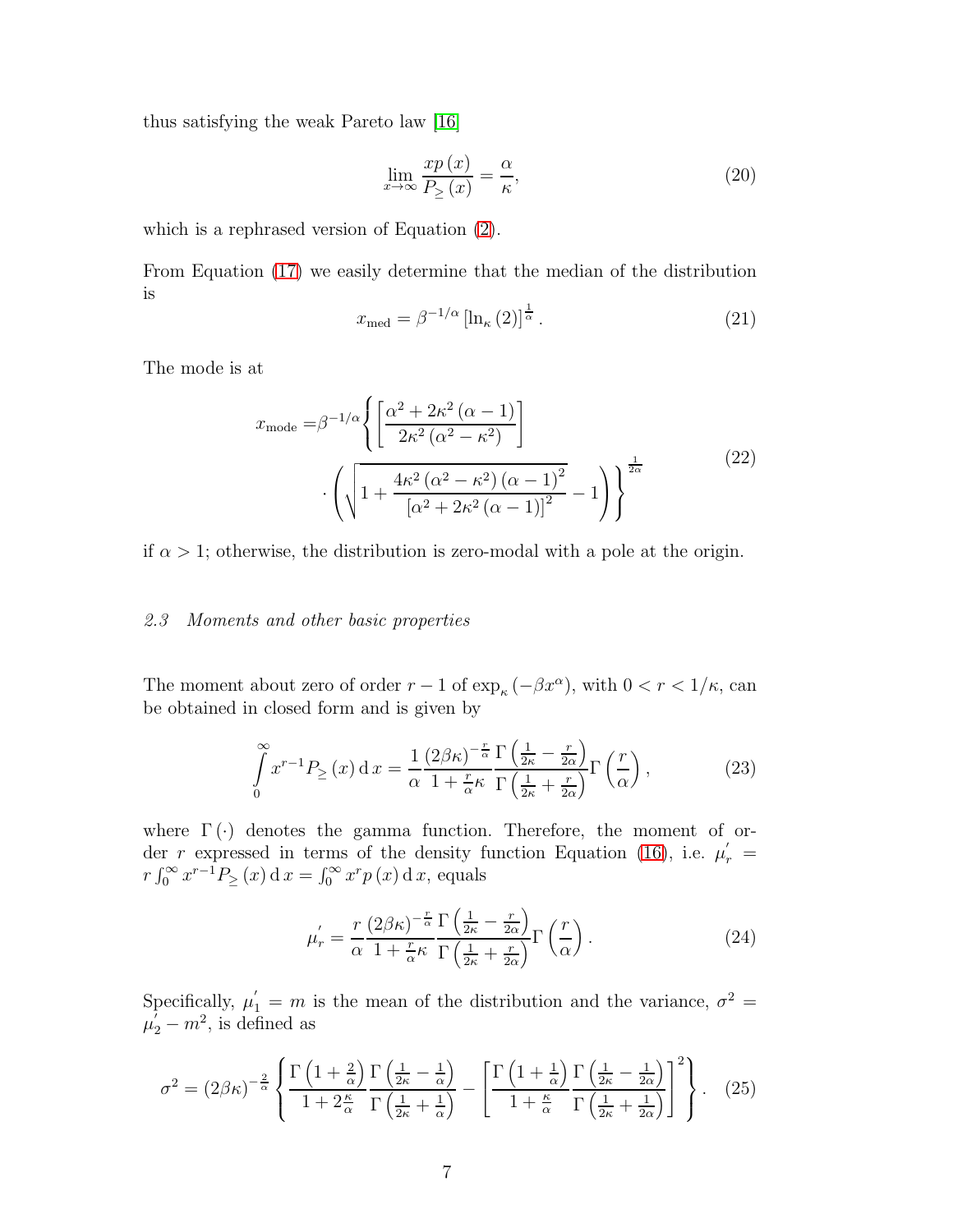Hence, the coefficient of variation,  $CV_{\kappa} = \sigma/m$ , equals

$$
CV_{\kappa} = \sqrt{2\frac{(\alpha + \kappa)^2}{\alpha + 2\kappa} \frac{\Gamma\left(\frac{2}{\alpha}\right)}{\Gamma^2\left(\frac{1}{\alpha}\right)} \frac{\Gamma\left(\frac{1}{2\kappa} - \frac{1}{\alpha}\right)}{\Gamma\left(\frac{1}{2\kappa} + \frac{1}{\alpha}\right)} \frac{\Gamma^2\left(\frac{1}{2\kappa} + \frac{1}{2\alpha}\right)}{\Gamma^2\left(\frac{1}{2\kappa} - \frac{1}{2\alpha}\right)} - 1}.
$$
 (26)

It is also possible to define the standardized measures  $\gamma_1 = \mu_3/\sigma^3$  and  $\gamma_2 =$  $\mu_4/\sigma^4$  of skewness and kurtosis, respectively, given by

$$
\gamma_1 = \frac{\mu_3' - 3\mu_2'm + 2m^3}{\sigma^3} \tag{27}
$$

and

$$
\gamma_2 = \frac{\mu_4 - 4\mu_3 m - 6\mu_2 m^2 - 3m^4}{\sigma^4},\tag{28}
$$

where

$$
\mu_r = \sum_{j=0}^r \binom{r}{j} (-1)^{r-j} \mu'_j m^{r-j} \tag{29}
$$

is the moment about the mean of order r.

### 2.4 Lorenz curve and inequality measures

For a discussion of income inequality, the standard practice adopts the concept of concentration of incomes as defined by Lorenz [\[17\]](#page-14-6). The so-called Lorenz curve measures the cumulative fraction of population with incomes below  $x$ along the horizontal axis, and the fraction of the total income this population accounts for along the vertical axis. The points plotted for the various values of x trace out a curve below the  $45^{\circ}$  line sloping upwards to the right from the origin.

In statistical terms, for any general distribution supported on the nonnegative half-line with a finite and positive first moment the Lorenz curve is available in terms of the first-moment distribution  $L(u) = m^{-1} \int_0^x x' p(x') dx'$ . Thus we have the Lorenz curve for the  $\kappa$ -generalized distribution as follows

<span id="page-7-0"></span>
$$
L_{\kappa}(u) = 1 - \frac{1 + \frac{\kappa}{\alpha} \Gamma\left(\frac{1}{2\kappa} + \frac{1}{2\alpha}\right)}{2\Gamma\left(\frac{1}{\alpha}\right) \Gamma\left(\frac{1}{2\kappa} - \frac{1}{2\alpha}\right)} \left\{ 2\alpha \left(2\kappa\right)^{\frac{1}{\alpha}} (1 - u) \left[ \ln_{\kappa}\left(\frac{1}{1 - u}\right) \right]^{\frac{1}{\alpha}} \right\}
$$
  
+
$$
B_{X}\left(\frac{1}{2\kappa} - \frac{1}{2\alpha}, \frac{1}{\alpha}\right) + B_{X}\left(\frac{1}{2\kappa} - \frac{1}{2\alpha} + 1, \frac{1}{\alpha}\right) \right\},
$$
\n(30)

where  $B_X(\cdot, \cdot)$  is the incomplete beta function with  $X = (1 - u)^{2\kappa}$ .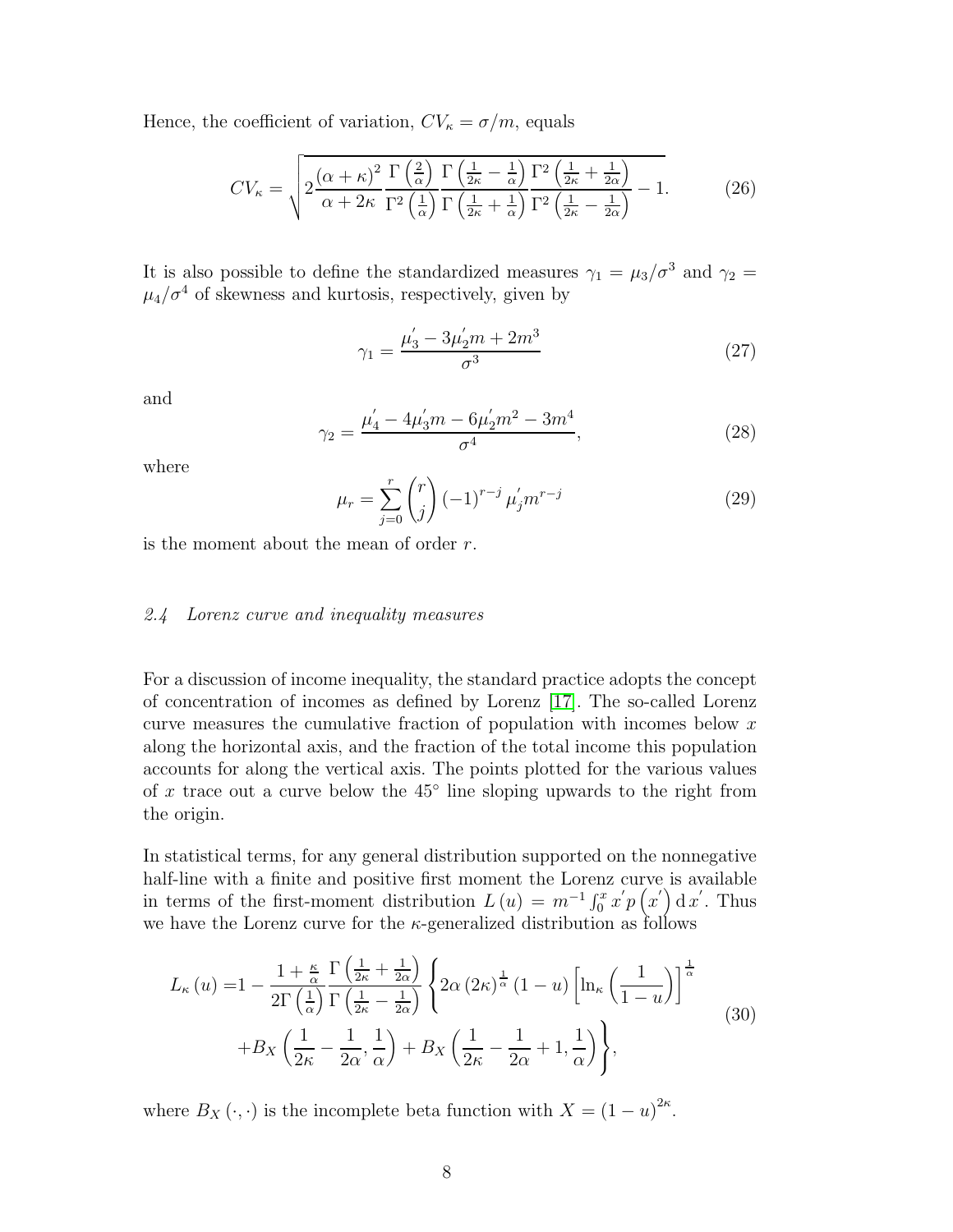The related Gini coefficient of inequality [\[18\]](#page-14-7) can be easily derived using its rep-resentation in terms of order statistics [\[19\]](#page-14-8), i.e.  $G = 1 - m^{-1} \int_0^\infty [P_{\geq}(x)]^2 dx$ ; this yields

<span id="page-8-1"></span>
$$
G_{\kappa} = 1 - \frac{2\alpha + 2\kappa}{2\alpha + \kappa} \frac{\Gamma\left(\frac{1}{\kappa} - \frac{1}{2\alpha}\right)}{\Gamma\left(\frac{1}{\kappa} + \frac{1}{2\alpha}\right)} \frac{\Gamma\left(\frac{1}{2\kappa} + \frac{1}{2\alpha}\right)}{\Gamma\left(\frac{1}{2\kappa} - \frac{1}{2\alpha}\right)}.
$$
(31)

Furthermore, other summary inequality measures can be derived which are well-known and of widespread use in the econometric literature. For instance, in the context of the  $\kappa$ -deformed distribution the generalized entropy (GE) class of inequality measures [\[20\]](#page-14-9) assumes the form

<span id="page-8-0"></span>
$$
GE_{\kappa}(\theta) = \frac{1}{\theta^2 - \theta} \left\{ m^{-\theta} \left[ \frac{(2\beta\kappa)^{-\frac{\theta}{\alpha}}}{1 + \frac{\theta}{\alpha}\kappa} \frac{\Gamma\left(\frac{1}{2\kappa} - \frac{\theta}{2\alpha}\right)}{\Gamma\left(\frac{1}{2\kappa} + \frac{\theta}{2\alpha}\right)} \Gamma\left(1 + \frac{\theta}{\alpha}\right) \right] - 1 \right\}, \quad (32)
$$

with  $\theta \neq 0, 1$ . Equation [\(32\)](#page-8-0) defines a class because the index  $GE_{\kappa} (\theta)$  assumes different forms depending on the value assigned to  $\theta$ . From an operational point of view, two limiting cases of Equation [\(32\)](#page-8-0) are of particular interest for inequality measurement: the mean logarithmic deviation index,  $MLD_{\kappa} =$  $\lim_{\theta \to 0} GE_{\kappa}(\theta)$ , given by

$$
MLD_{\kappa} = \frac{1}{\alpha} \left[ \gamma + \psi \left( \frac{1}{2\kappa} \right) + \ln \left( 2\beta \kappa \right) + \alpha \ln \left( m \right) + \kappa \right],\tag{33}
$$

where  $\gamma = -\psi(1)$  is the Euler-Mascheroni constant and  $\psi(z) = \Gamma'(z)/\Gamma(z)$  is the digamma function, and the Theil [\[21\]](#page-14-10) index,  $T_{\kappa} = \lim_{\theta \to 1} GE_{\kappa}(\theta)$ , defined as

$$
T_{\kappa} = \frac{1}{\alpha} \left[ \psi \left( 1 + \frac{1}{\alpha} \right) - \frac{1}{2} \psi \left( \frac{1}{2\kappa} - \frac{1}{2\alpha} \right) - \frac{1}{2} \psi \left( \frac{1}{2\kappa} + \frac{1}{2\alpha} \right) - \ln \left( 2\beta \kappa \right) - \alpha \ln \left( m \right) - \frac{\alpha \kappa}{\alpha + \kappa} \right].
$$
\n(34)

<span id="page-8-2"></span>Other GE indexes often used in applied work are the bottom-sensitive index,

$$
GE_{\kappa}(-1) = -\frac{1}{2} + \frac{\Gamma\left(1 + \frac{1}{\alpha}\right)\Gamma\left(1 - \frac{1}{\alpha}\right)}{2\left[1 + \left(\frac{\kappa}{\alpha}\right)^2\right]},\tag{35}
$$

and the top-sensitive index (or half the squared coefficient of variation),

$$
GE_{\kappa}(2) = \frac{1}{2}CV_{\kappa}^{2}.
$$
\n
$$
(36)
$$

Finally, the Atkinson index [\[22\]](#page-14-11) for inequality aversion parameter  $\theta = 1 - \epsilon$ can be easily computed from  $GE_{\kappa}(\theta)$  by exploiting the relationship

$$
A_{\kappa}(\epsilon) = 1 - \left[\epsilon(\epsilon - 1) \, GE_{\kappa}(1 - \epsilon) + 1\right]^{\frac{1}{1 - \epsilon}},\tag{37}
$$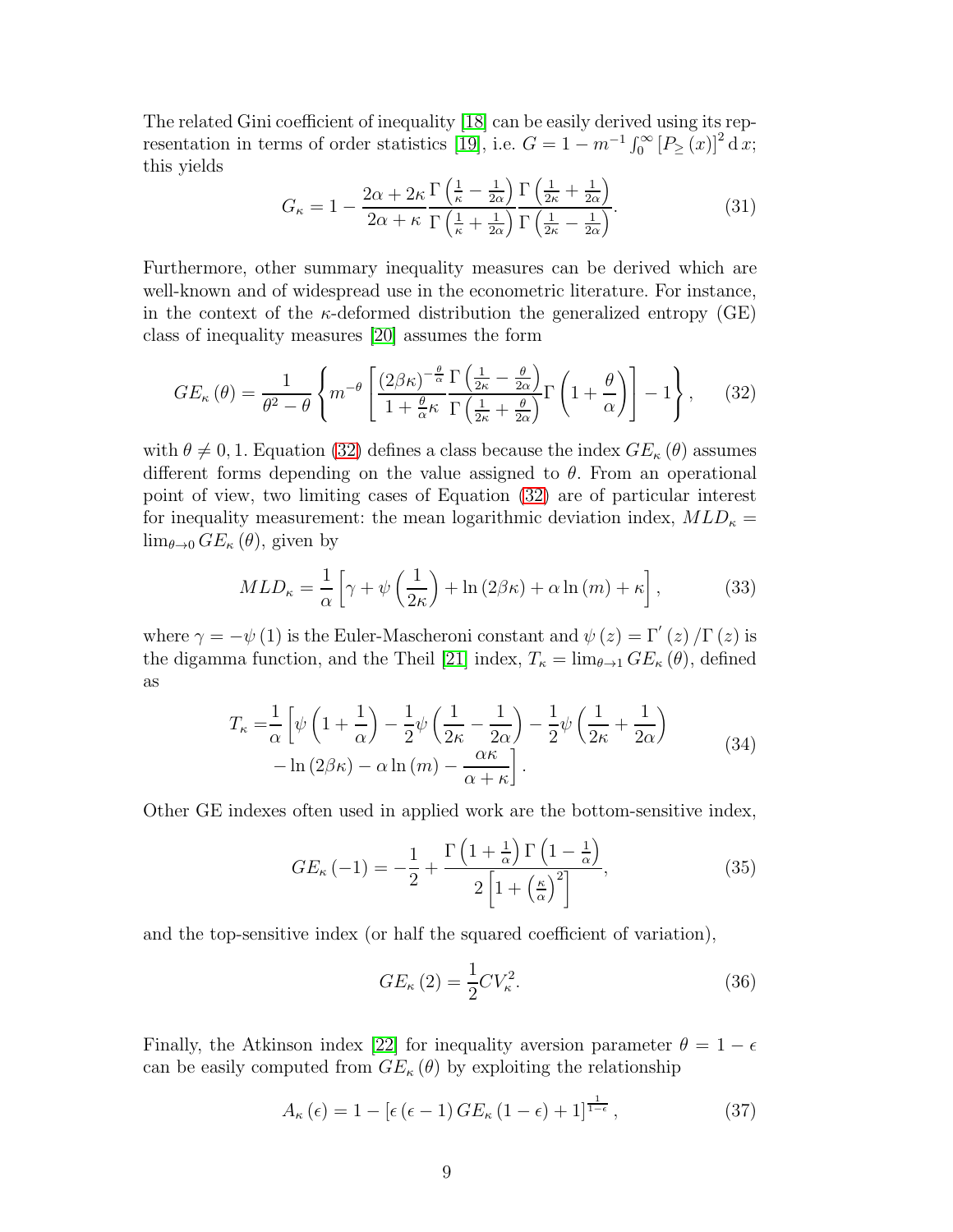where  $\epsilon \neq 1$ . The limiting form as  $\epsilon \rightarrow 1$  is

$$
A_{\kappa}(1) = 1 - \exp(-MLD_{\kappa}).
$$
\n(38)

### <span id="page-9-1"></span>2.5 Estimation

Parameter estimation for the κ-generalized distribution can be performed using the Maximum Likelihood (ML) approach. Assuming that all observations  $\mathbf{x} = \{x_1, \ldots, x_n\}$  are independent, the likelihood function is

$$
L(\boldsymbol{\theta}; \mathbf{x}) = \prod_{i=1}^{n} p(x_i) = (\alpha \beta)^n \prod_{i=1}^{n} \frac{x_i^{\alpha - 1} \exp_{\kappa}(-\beta x_i^{\alpha})}{\sqrt{1 + \beta^2 \kappa^2 x_i^{2\alpha}}},
$$
(39)

where  $\boldsymbol{\theta} = {\alpha, \beta, \kappa}$  is the parameter vector. This leads to the problem of solving the partial derivatives of the log-likelihood function  $l(\theta; \mathbf{x}) = \ln L(\theta; \mathbf{x})$ with respect to  $\alpha$ ,  $\beta$  and  $\kappa$ . However, obtaining explicit expressions for the ML estimators of the three parameters is difficult, making direct analytical solutions intractable, and one needs to use numerical optimization methods.

Taking into account the meaning of the variable  $x$ , the mean value results to be equal to unity, i.e.  $m = \int_0^\infty x p(x) dx = 1$ . The latter relationship permits to express the parameter  $\beta$  as a function of the parameters  $\alpha$  and  $\kappa$ , obtaining

<span id="page-9-0"></span>
$$
\beta = \frac{1}{2\kappa} \left[ \frac{\Gamma\left(\frac{1}{\alpha}\right) \Gamma\left(\frac{1}{2\kappa} - \frac{1}{2\alpha}\right)}{\kappa + \alpha \Gamma\left(\frac{1}{2\kappa} + \frac{1}{2\alpha}\right)} \right]^{\alpha} . \tag{40}
$$

In this way, the problem to determine the values of the free parameters  $\{\alpha, \beta, \kappa\}$  of the theory from the empirical data reduces to a two parameter  $\{\alpha, \kappa\}$  fitting problem. Therefore, to find the parameter values that give the most desirable fit, one can use the Constrained Maximum Likelihood (CML) estimation method [\[23\]](#page-14-12), which solves the general maximum log-likelihood problem of the form  $l(\boldsymbol{\theta}; \mathbf{x}) = \sum_{i=1}^n \ln p(x_i; \boldsymbol{\theta})^{w_i}$ , where *n* is the number of observations,  $w_i$  the weight assigned to each observation,  $p(x_i; \theta)$  the probability of  $x_i$  given  $\theta$ , subject to the non-linear equality constraint given by Equation [\(40\)](#page-9-0) and bounds  $\alpha, \beta > 0$  and  $\kappa \in [0, 1)$ . The CML procedure finds values for the parameters in  $\boldsymbol{\theta}$  such that the negative of  $l(\boldsymbol{\theta};\mathbf{x})$  is minimized using the sequential quadratic programming method [\[24\]](#page-14-13) as implemented, e.g., in MATLAB<sup>®</sup> 7.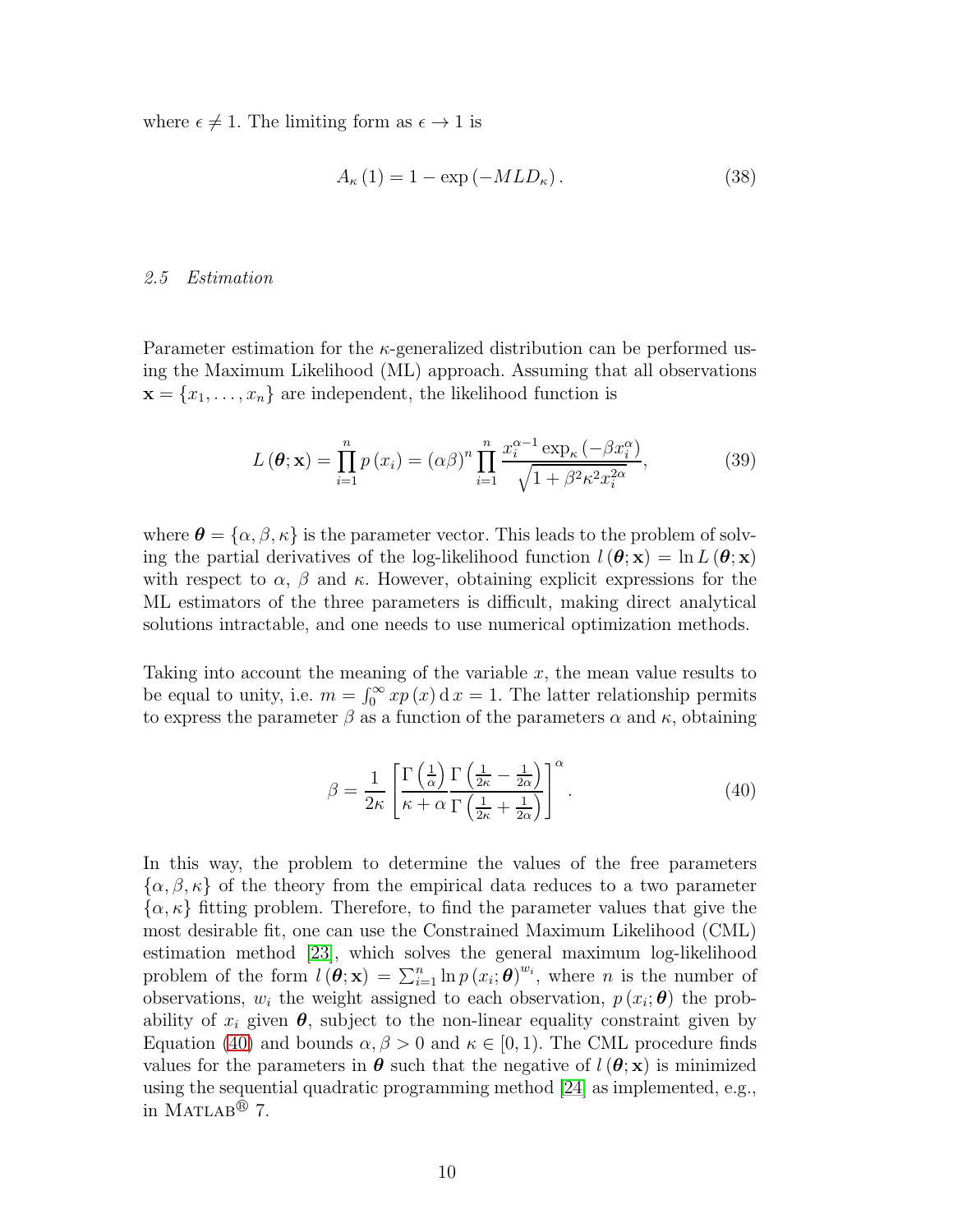#### <span id="page-10-0"></span>3 Empirical application to U.S. income data

The  $\kappa$ -generalized distribution was fitted to data on personal income derived from the 2003 wave of the U.S. Panel Study of Income Dynamics (PSID) as released in the Cross-National Equivalent File (CNEF), a commercially available database compiled by researchers at Cornell University [\[25\]](#page-14-14). The 2003 PSID-CNEF data have a sampling of 7,822 household, and all calculations are based on the household post-government income—i.e. the income recorded after taxes and government transfers—expressed in nominal local currency unit and normalized to its empirical average given by  $31,812.39 \pm 598.74$  USD. We have omitted from the sample of incomes those with zero and negative value, and this affected only a tiny fraction of the data. Furthermore, incomes have been adjusted for differences in household size by dividing by the square root of the number of household members and weighted by the provided sampling weights [\[26\]](#page-14-15).

The best-fitting parameter values were determined using CML estimation as discussed in Section [2.5.](#page-9-1) This resulted in the following estimates:  $\alpha = 1.9115 \pm$ 0.0003,  $\beta = 1.0568 \pm 0.0002$  and  $\kappa = 0.6587 \pm 0.0003$ . The very small value of the errors indicates that the parameters were precisely estimated, and the comparison between the observed and fitted probabilities in panels [\(a\)](#page-11-0) and [\(b\)](#page-11-1) of Figure [1](#page-11-2) suggests that the  $\kappa$ -generalized distribution offers a great potential for describing the data over their whole range, from the low to medium income region through to the high income Pareto power-law regime, including the intermediate region for which a clear deviation exists when two different curves are used.

Panel [\(c\)](#page-11-3) of the same figure depicts the data points for the empirical Lorenz curve, i.e.  $L(i/n) = \sum_{j=1}^{i} x_j / \sum_{j=1}^{n} x_j$ ,  $i = 1, 2, ..., n$ , superimposed by the theoretical curve  $L_{\kappa}(u)$  given by Equation [\(30\)](#page-7-0) with estimates replacing  $\alpha$ and  $\kappa$  as necessary. This formula is shown by the solid line in the plot, and fits the data exceptionally well. The plot also compares the empirical Lorenz curve to the theoretical ones associated with the stretched exponential and Pareto distributions, respectively given by

<span id="page-10-1"></span>
$$
\lim_{\kappa \to 0} L_{\kappa}(u) = P\left(1 + \frac{1}{\alpha}, -\ln(1 - u)\right),\tag{41a}
$$

where  $P(\cdot, \cdot)$  is the lower regularized incomplete gamma function, and

<span id="page-10-2"></span>
$$
\lim_{x \to \infty} L_{\kappa}(u) = 1 - (1 - u)^{1 - \frac{\kappa}{\alpha}}.
$$
\n(41b)

As one can easily recognize, these curves account for only a small part of the whole story.

In order to provide indirect checks on the validity of the parameter estimation,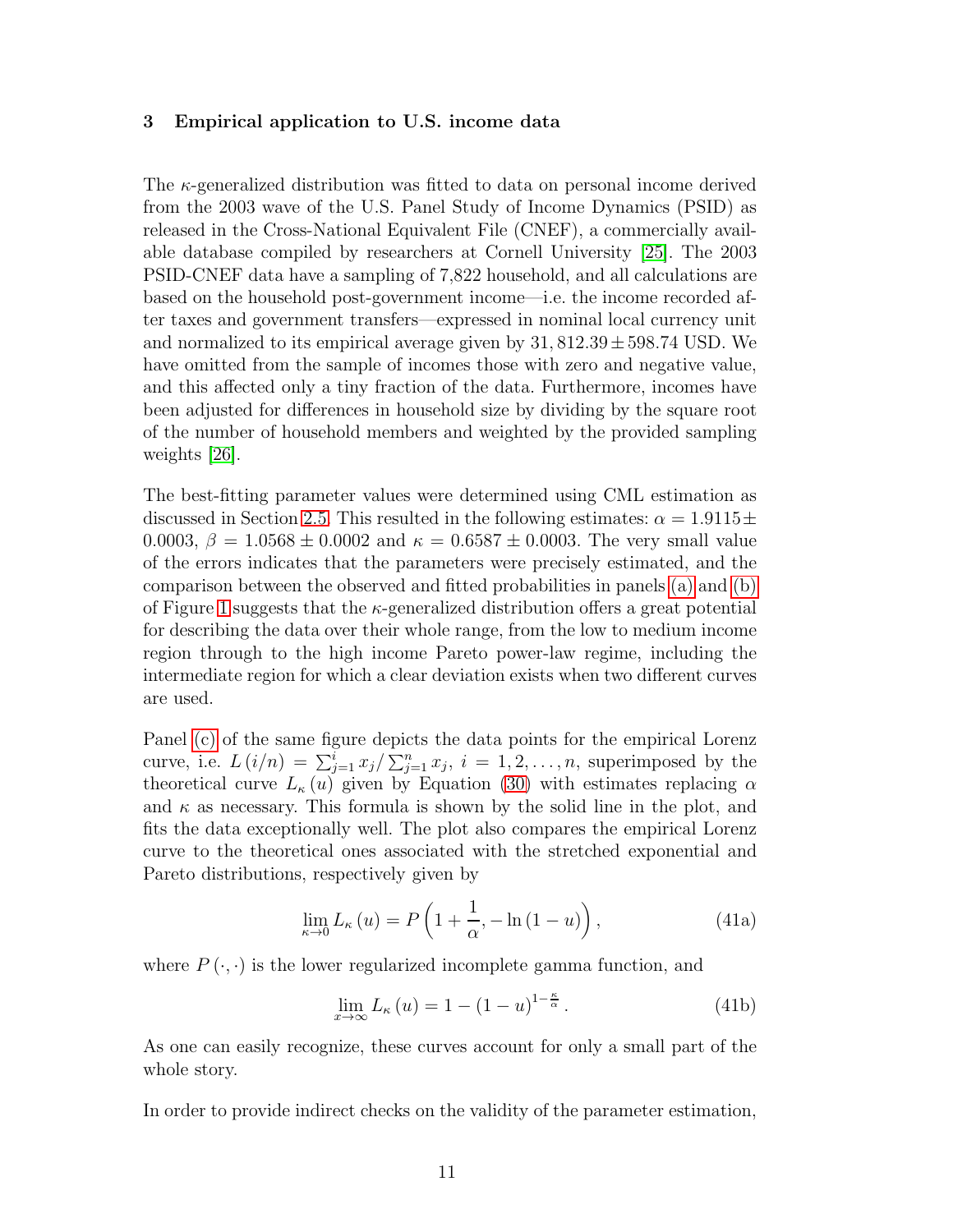<span id="page-11-1"></span>PSfrag replacements

<span id="page-11-0"></span>

<span id="page-11-4"></span><span id="page-11-3"></span><span id="page-11-2"></span>Fig. 1. The mean-rescaled U.S. personal income distribution in 2003. [\(a\)](#page-11-0) Empirical cumulative distribution in the log-log scale. The solid line is our theoretical model given by Equation [\(15\)](#page-5-4) fitting very well the data in the whole range from the low to the high incomes including the intermediate income region. This function is compared with the ordinary stretched exponential one (dotted line)—fitting the low income data—and with the pure power-law (dashed line)—fitting the high income data. [\(b\)](#page-11-1) Probability density histogram with superimposed fits of the  $\kappa$ -generalized (solid line) and Weibull (dotted line) densities. [\(c\)](#page-11-3) Lorenz curve. The hollow circles represent the empirical data points and the solid line is the theoretical curve given by Equation [\(30\)](#page-7-0) using the same parameter values as in panels [\(a\)](#page-11-0) and [\(b\).](#page-11-1) The dash-dot line corresponds to the Lorenz curve of a society in which everybody receives the same income and thus serves as a benchmark case against which actual income distribution may be measured. The dotted and dashed lines represent the theoretical Lorenz curves from the stretched exponential and Pareto distributions given by Equations Equation [\(41a\)](#page-10-1) and Equation [\(41b\)](#page-10-2), respectively. [\(d\)](#page-11-4)  $Q-Q$  plot of the sample quantiles versus the corresponding quantiles of the fitted  $\kappa$ -generalized (hollow circles), stretched exponential (dotted line) and Pareto (dashed line) distributions. Where not displayed, the quantiles of these last two distributions coincide with those of the  $\kappa$ -generalized. The reference (solid) line has been obtained by locating points on the plot corresponding to around the  $25<sup>th</sup>$  and  $75<sup>th</sup>$  percentiles and connecting these two. In panels [\(a\),](#page-11-0) [\(b\)](#page-11-1) and [\(d\)](#page-11-4) the income axis limits have been adjusted according to the range of data to shed light on the intermediate region between the bulk and the upper end of the distribution.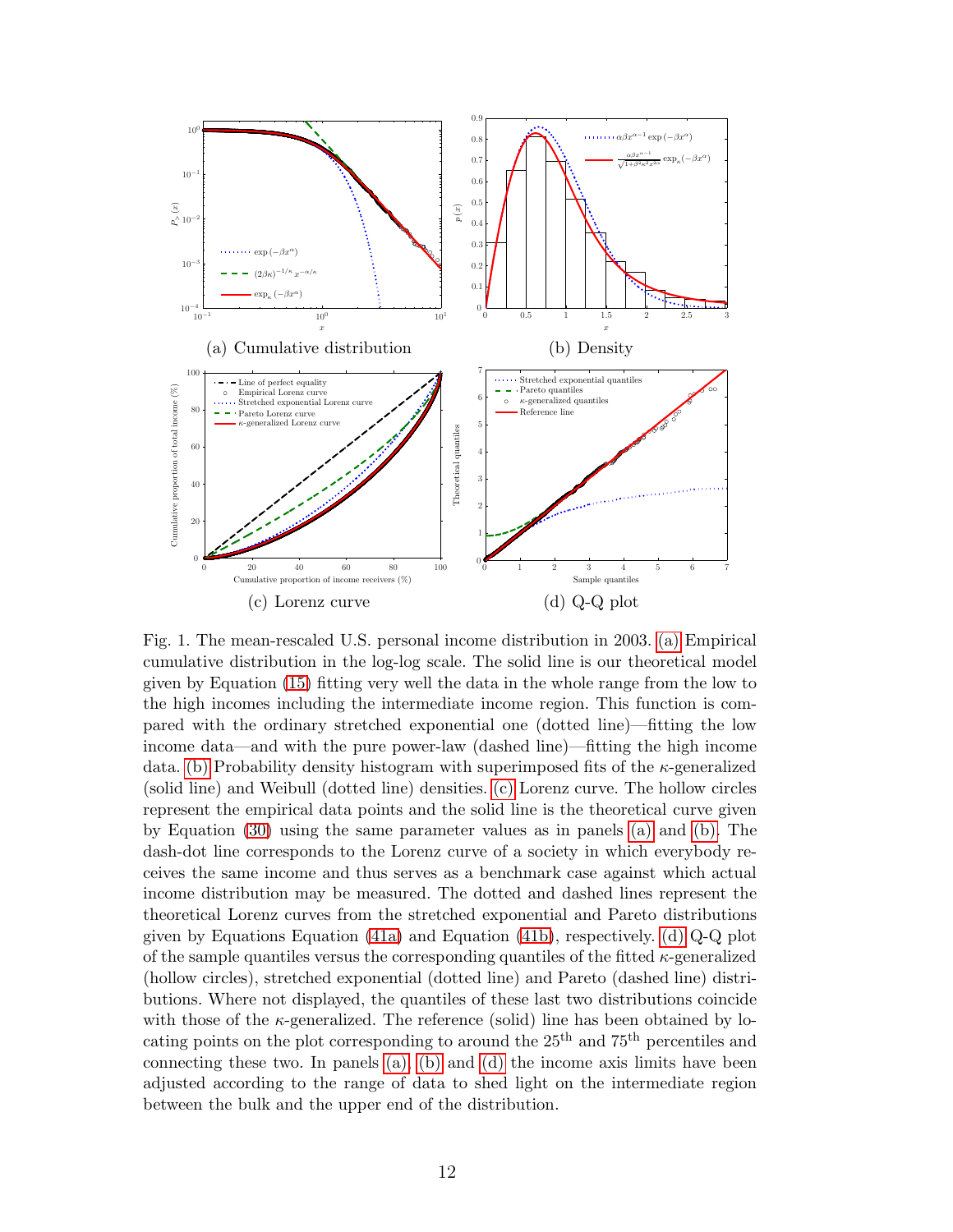we have also calculated the sample values of the Gini and Theil indexes, obtained respectively as  $G = n^{-2} \sum_{i=1}^{n} (2i - n - 1) x_i$  and  $T = n^{-1} \sum_{i=1}^{n} x_i \ln(x_i)$ , which return  $G = 0.3805 \pm 0.0092$  and  $T = 0.2790 \pm 0.0295$ . The corresponding predictions from the analytical expressions Equation [\(31\)](#page-8-1) and Equation [\(34\)](#page-8-2) are  $G_{\kappa} = 0.3780$  and  $T_{\kappa} = 0.2600$ , and result completely covered by the 95% confidence intervals constructed around the empirical values. [1](#page-12-1)

The accuracy of our distributional model was further examined by testing the hypothesis that the observed data follow a  $\kappa$ -generalized distribution through the Kolmogorov-Smirnov (K-S) goodness-of-fit test statistic given by  $D^{+} = \max_{1 \leq i \leq n} [in^{-1} - P_{<}(x_i)], i = 1, 2, ..., n$ . Since in this case there is no asymptotic formula for calculating the p-value, we have reduced the problem to testing that the x values have a standard exponential distribution (i.e., an exponential distribution with parameter equal to 1) by relating the function  $P_{>}(x)$  given by Equation [\(15\)](#page-5-4) to the ordinary exponential function, namely  $\exp_{\kappa}(-\beta x^{\alpha}) = \exp(-x_{\kappa})$ , through the transformation  $x_{\kappa} = \kappa^{-1} \log \left( \sqrt{1 + \beta^2 \kappa^2 x^{2\alpha}} + \beta \kappa x^{\alpha} \right)$ , where the parameters are estimated from the data. Thus the significance level in the upper tail is given approximatively by  $P_{\geq}(T^*) = \exp \left[-2(T^*)^2\right]$ , with  $T^* = D^+ \left(\sqrt{n} + 0.12 + 0.11/\sqrt{n}\right)$ [\[28\]](#page-14-16). The results are  $D^{+} = 0.0085$  and  $P_>(T^*) = 0.3263$ , and state that the maximum distance between the empirical data and the theoretical model as assessed by the K-S statistic is so small that the p-value is not able to lead to rejection of the null hypothesis that the data may come from a  $\kappa$ -generalized distribution at any of the usual significance levels  $(1\%, 5\% \text{ and } 10\%)$ . The linear behavior emerging from the Quantile-Quantile (Q-Q) plot of the sample quantiles versus the corresponding quantiles of the fitted  $\kappa$ -generalized distribution and its two limiting cases displayed in panel [\(d\)](#page-11-4) of Figure [1](#page-11-2) confirms the quantitative results obtained by hypothesis testing, as well as the fact that the stretched exponential and Pareto distributions can give only a partial and incomplete description of the data.

# <span id="page-12-0"></span>4 Concluding remarks

Fitting a parametric model to income data can be a valuable and informative tool for distributional analysis. Not only can one summarize the information contained in thousands of observations, but also useful information can be drawn directly from the estimated parameters. For example one could be interested in measuring income inequality, comparing different distributions or elaborating income redistribution policy: these concepts may be directly derived from parameters of a fitted distribution.

<span id="page-12-1"></span> $\overline{1}$  The confidence intervals for the observed Gini and Theil indexes have been calculated via the bootstrap resampling method based on 1000 replications [\[27\]](#page-14-17).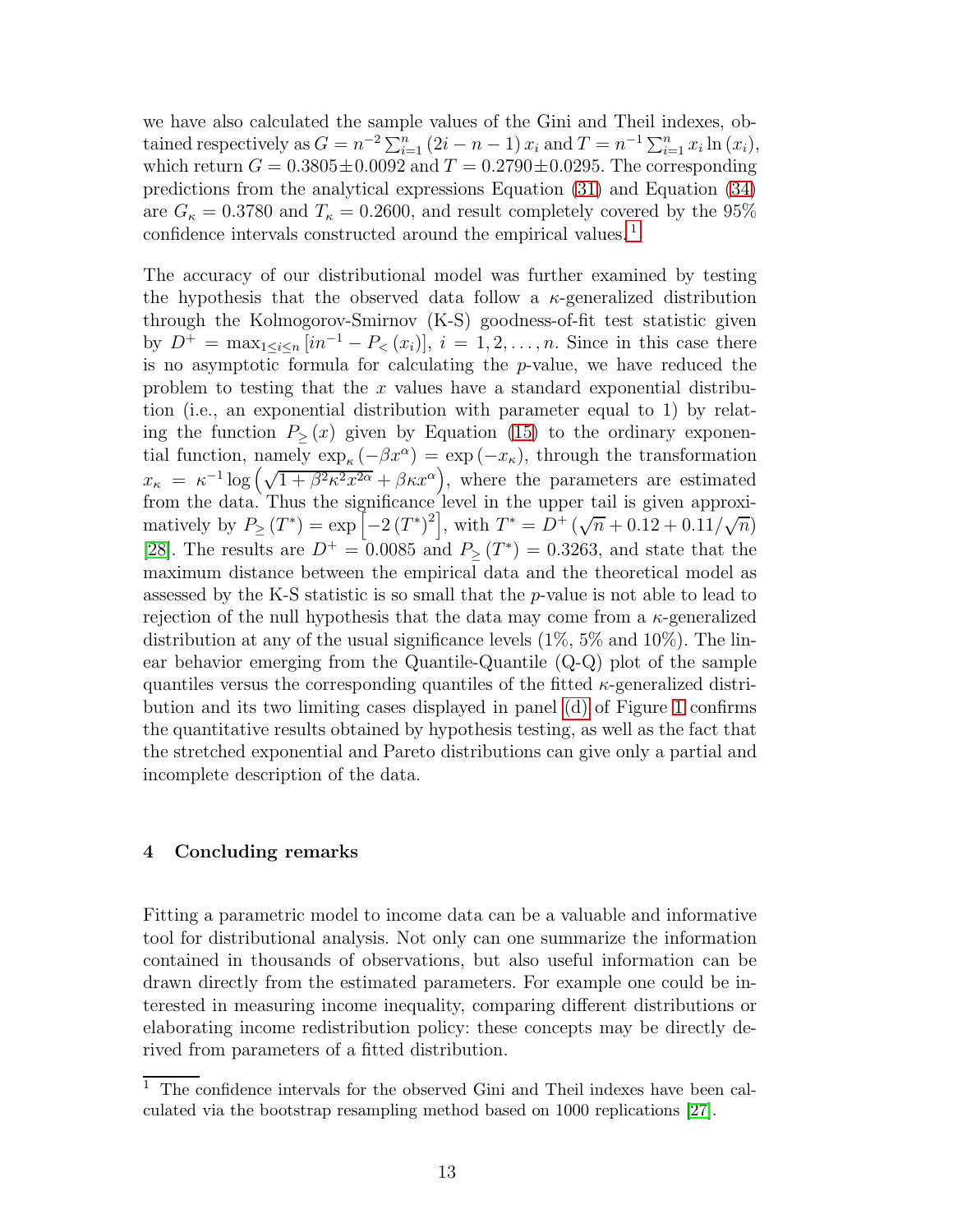Starting from the Pareto contribution, a wide variety of functional forms have been considered as possible models for the distribution of personal income by size, and other approaches can no doubt be suggested and deserve attention.

In this work we have proposed a new fitting function having its roots in the framework of the  $\kappa$ -generalized statistical mechanics. The model has a bulk very close to the stretched exponential one—which is recovered when the deformation parameter  $\kappa$  tends to zero—while for high values of income its upper tail approaches a Pareto distribution, thus being able to describe the data over the entire range. The performance of the distribution has been checked against real data on personal income for the United States in 2003 and has been found to fit remarkably well. The analysis of inequality performed in terms of its parameters reveals the merit of the new proposed distribution, and provides the basis for a fruitful interaction between the two fields of statistical mechanics and economics.

# <span id="page-13-0"></span>References

- [1] Pareto V 1895 *Giorn. Econ.* 10 59 English translation 1997 in *Rivista Politica Econ.* 87 693; Pareto V 1896 La courbe de la répartition de la richesse Reprinted 1965 in *Œeuvres Compl`etes de Vilfredo Pareto, Tome 3: Ecrits sur la Courbe de la R´epartition de la Richesse* ed G Busoni (Geneva: Librairie Droz) English translation 1997 in *Rivista Politica Econ.* 87 647; Pareto V 1897a *Course d'Economie Politique* (London: Macmillan); Pareto V 1897b *Giorn. Econ.* 14 15 English translation 1997 in *Rivista Politica Econ.* 87 645.
- <span id="page-13-1"></span>[2] Aitchison J and Brown J A C 1954 *Metroecon.* 6 81; Aitchison J and Brown J A C 1957 *The Lognormal Distribution with Special Reference to its Use in Economics* (New York: Cambridge University Press).
- <span id="page-13-3"></span><span id="page-13-2"></span>[3] Salem A B Z and Mount T D 1974 *Econometrica* 42 1115.
- <span id="page-13-4"></span>[4] McDonald J B and Ransom M R 1979 *Econometrica* 47 1513; McDonald J B 1984 *Econometrica* 52 647.
- <span id="page-13-5"></span>[5] Mandelbrot B 1960 *Int. Econ. Rev.* 1 79.
- <span id="page-13-6"></span>[6] Singh S K and Maddala G S 1976 *Econometrica* 44 963.
- <span id="page-13-7"></span>[7] Dagum C 1977 *Econ. Appl.* 30 413.
- [8] Kaniadakis G, Lavagno A and Quarati P 1996 *Nucl. Phys. B* 466 527; Kaniadakis G, Lavagno A and Quarati P 1997 *Phys. Lett. A* 227 227.
- <span id="page-13-8"></span>[9] Kaniadakis G and Quarati P 1997 *Physica A* 237 229; Kaniadakis G and Lapenta G 2000 *Phys. Rev. E* 62 3246.
- <span id="page-13-9"></span>[10] Biro T S and Kaniadakis G 2006 *Eur. Phys. J. B* 50 3.